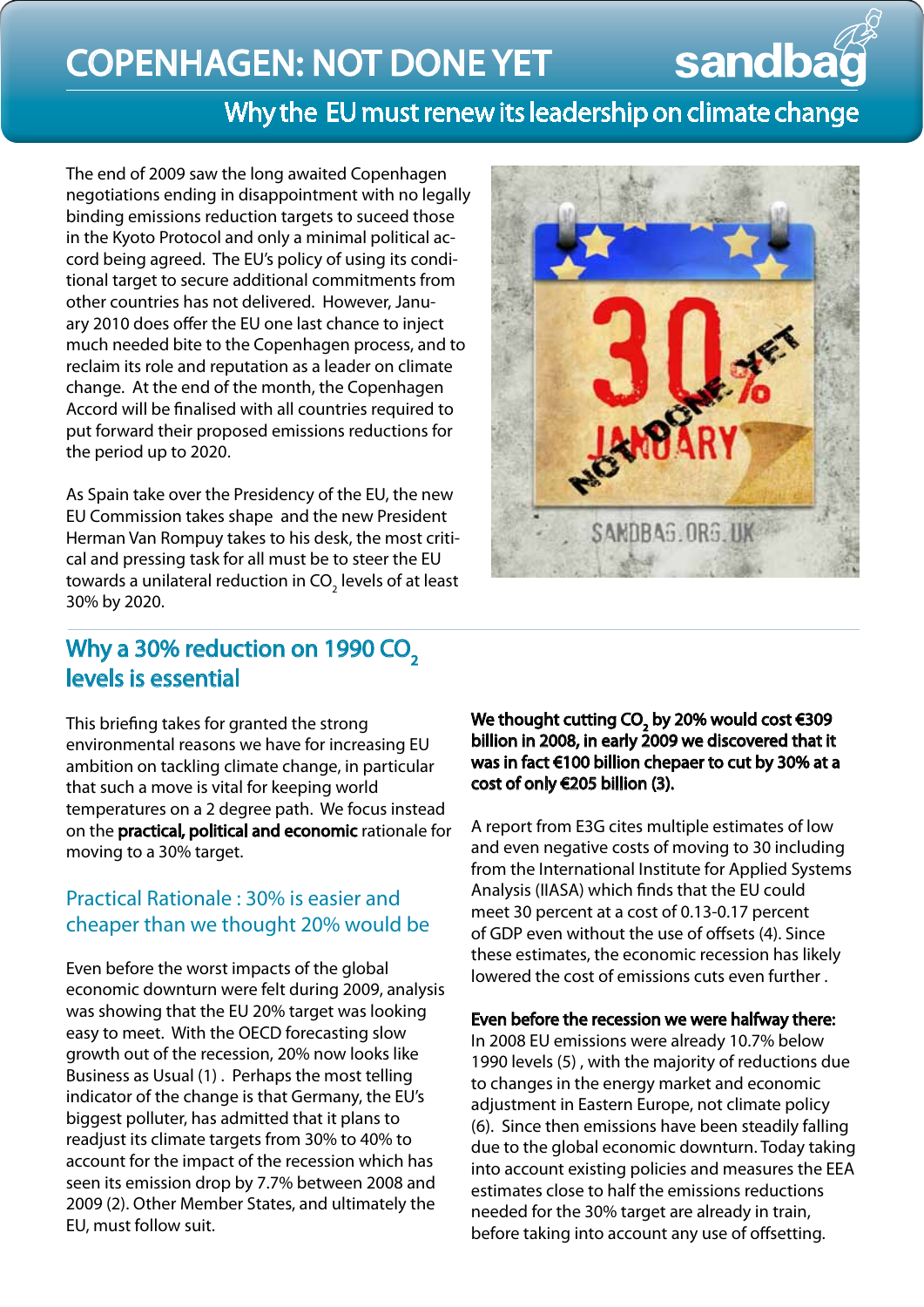## COPENHAGEN: NOT DONE YET

# sandbag

Access to overseas offsets: Under current policies at least 64% of cuts between 2013 and 2020 can be made through purchase of overseas offsets known as CDM credits (7). So even for companies and industries where there are limited technological options to cut CO2, it is easy to pay for cuts. With CDM credits usually cheaper than investments to cut carbon at home, and with companies able to pass on the full market cost of carbon, the exercise may even be profitable.

Hot air: The EU has introduced an emissions trading scheme which allocates permits to power companies and industry, capping the CO<sub>2</sub> emissions that they can collectively produce. However, with the recession causing emissions to drop sharply against already generous allocations to industry, there are now far more emissions permits than needed. These cuts are known as 'hot air' as they are not the direct result of effort to reduce emissions. Sandbag estimated in 2009 that half of the domestic effort required towards a 20% target would be covered by surplus permits from the current phase of emissions trading (8). Using latest data on emissions we now find that surplus emissions permits would cover up to a third of domestic effort towards a 30% target (9).

#### Political Rationale: The EU needs a new strategy to rescue its international standing as a leader on climate change

It was clear during the Copenhagen negotiations that the conditional offer of 30% reductions by the EU was not a sufficiently attractive carrot for key nations such as China and the US to offer tougher cuts in their CO<sub>2</sub> emissions. Other countries such as Japan, Mexico and Brazil chose to move unilaterally towards higher targets, without waiting for the EU. For the poorest countries there is also a need to rebuild trust– the EU has said it believes in 2 degrees target and yet by remaining with a low ambition target it will allow 3 billion extra tonnes of emissions between now and 2020. Least developed and most vulnerable countries have a right to demand that the EU acts in line with the science of climate change to reduce the risk that they are exposed to. Moving to a higher target will be an important way to rebuild trust in international negotiations. Even before Copenhagen, an open letter from 135 parliamentarians from across the EU called for a unilateral move to a 30% target as an essential step for Europe to maintain its leadership on climate change (10).

Politically within the EU the current unambitious 20% target also carries risks. The EU had predicted a carbon price €39 per tonne by 2020 but estimates suggest this could now only be €20 which would result in vital auction revenues halving from €38bn by 2020 to just €19bn (11). The price of carbon will also impact on critical investment decisions in the power sector putting at risk the decarbonisation agenda that President of the European Commission, Jose Manuel Barroso has outlined as a key and critical priority for his new Commission (12).

But with most politicians fates inextricably linked to their ability, or inability, to pull the EU out of recession, the strongest argument for moving to 30% now may be that this is the best way for the EU to secure a strong economic future.

#### Economic Rationale: Moving to 30% secures long term economic growth, jobs and investment

Even for the climate sceptic, there are strong reasons for moving to tougher targets on  $\mathsf{CO}_2$  emissions. One of the strongest growth areas for economic investment in recent years has been that of clean technology (13). Take the example of renewables:

- In 2009 global investment in renewable energy overtook investment in fossil fuel based infrastructure for the first time . But this was largely due to a 27% increase in investment in China with European investment static (14).
- The EU Commission itself estimates that if it reaches its non-binding target of generating 20% energy through renewables by 2020 this will create 2.8 million new jobs and will lead to a net increase in GDP (15).
- Wind power capacity has grown 30% a year over the last decade, and the rising use of photovoltaic solar has led to its cost dropping by 20% (16).
- Decarbonising the power sector would lead to lower oil and gas import bills and air pollution costs which could add up to savings of close to €70bn in 2020 (17). This would also allow power prices to remain relatively stable in the future for European consumers – a critical political issue.

Indeed, the danger is perhaps more one of missing out. As Project Catalyst have stated 'Chief executives, especially of large companies with legacy highcarbon assets, face complex choices through the transition on how and when to act boldly so as not to miss out on the low-carbon boom' (17).